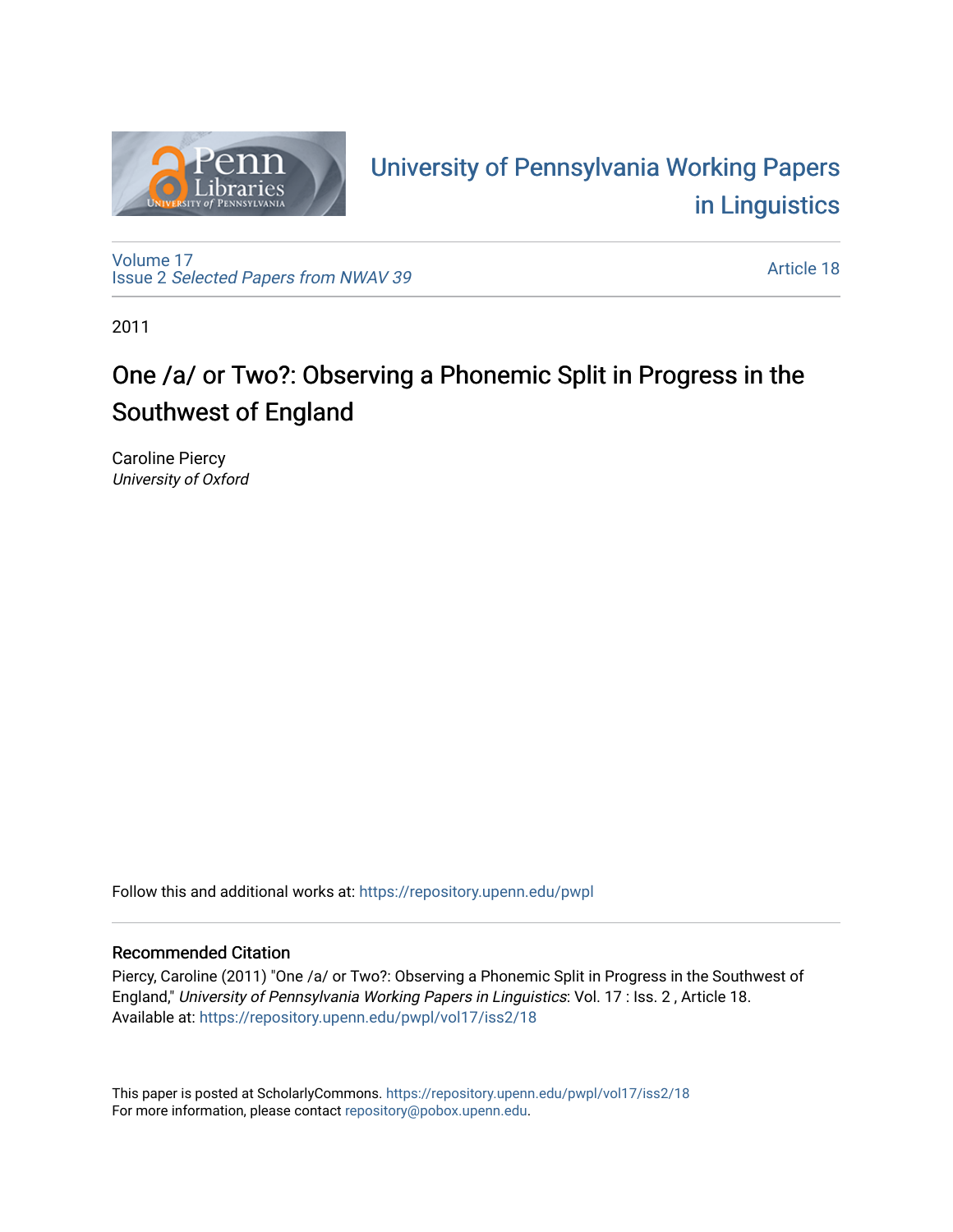# One /a/ or Two?: Observing a Phonemic Split in Progress in the Southwest of England

# **Abstract**

This paper examines the phonemic status of the vowels in the lexical sets of TRAP, BATH, PALM and START in the English of the southwest of England. In the reference accent RP there are two phonemes; a short front vowel in TRAP and a long back vowel in BATH, START and PALM. In the southwest of England however, some have previously described this contrast as "absent or variable" or "doubtful" (Wells 1982, Hughes, Trudgill and Watt 2005) while others consider there to be a two phoneme system, akin to RP, but differing phonetically (Wakelin 1986). This paper elucidates the status of these vowels using sociolinguistic interview data from 40 speakers in four age groups from locations across Dorset, a representative dialect of the southwest of England.

An acoustic analysis of the quality and crucially the length of 3800 vowel tokens reveals that a phonemic split is in progress in apparent time with one phoneme becoming two. The split and subsequent phonetic changes are occurring in a non-uniform way: the backing of the 'BATH lexical set' appears to be proceeding via lexical diffusion whereas the backing of START, appears to be a regular 'neogrammarian' sound change. The analysis also revealed that the 'short /a/' phoneme could be realised long before many following environments. Common environments and constraints on lengthened /a/ crossdialectally, for example, the shared preference for a lengthened /a/ in closed syllables raise the possibility that the tensing and raising of short a in New York City English (Labov 1994, Trager 1940) and Philadelphia English (Ferguson 1972) and the occurrence of lengthened /a/ in Australia (Blake 1985) may have their origins in the southwest of England.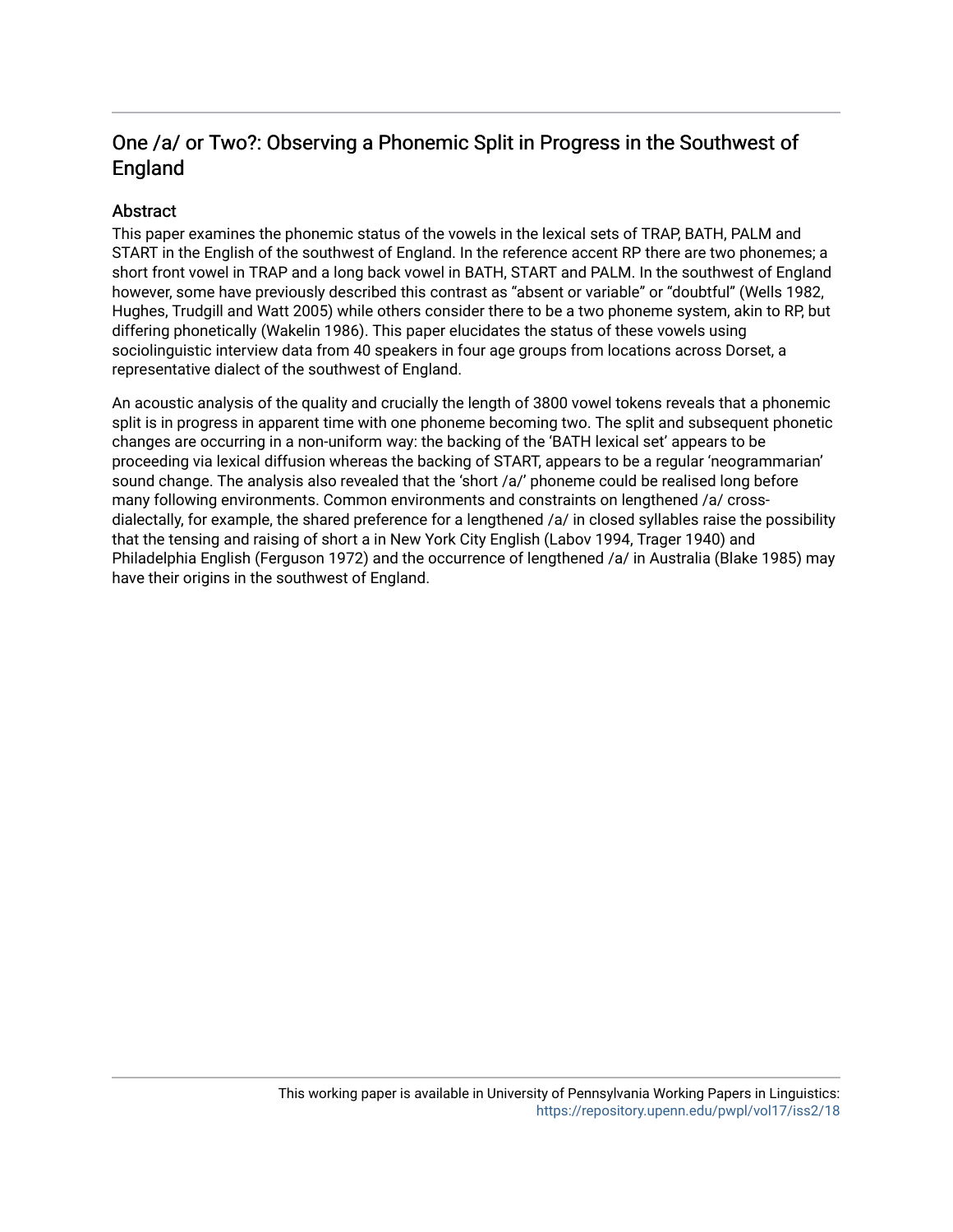# **One /a/ or Two?: Observing a Phonemic Split in Progress in the Southwest of England**

Caroline Piercy\*

#### **1 Introduction**

While the distinct status of  $/a$  (TRAP) and  $/a$ . (BATH) is not in doubt in the standard accents of England or in those of the heavily populated southeast, and while the North of England does not make such a distinction at all, the status of these vowels in the southwest is very much disputed. In their introductory volume on English accents and dialects, Hughes, Trudgill, and Watt (2005:62) describe the " $/a$   $\sim/a$  contrast [as] absent or in doubt" for the whole southwest region. Wells (1982: 345), too, writes that in the West Country counties "the phonemic contrast relating to RP /æ/ $\sim$ /ɑː/ is absent or variable," adding that "this is a matter that has by no means been properly investigated." This view is confirmed by Peter Trudgill (pers. comm.), who studied a speaker from Bath, a city in the southwest, and found allophonic variation but no phonemic contrast in /æ/ $\sim$ / $\alpha$ ./, making *lager* and *lagger* homophones. This is also the view of Kurath and Lowman (1970:19), who write that "in areas where post-vocalic /r/ is preserved," i.e., the south-western counties, variants of ME /a/ are "positional allophones" and therefore do not have a separate phonemic status. However, compare Wakelin (1986:26), who writes, "I understand this [long-a] as a separate phoneme differentiated by length (and sometimes also by quality) from short  $/a$ ." These quotes serve to illustrate that the status of these phonemes in the southwest is unclear and that an investigation of the relevant vowels in a representative southwest variety will help to elucidate the situation. Applying both auditory and acoustic analysis, it is the ambiguous status of this distinction in the southwest that I explore in this paper: Is there one /a/ or two?

#### **2 The Variable Context**

The realization and organization of the phoneme  $\alpha$ , the variable under analysis in this paper, varies depending on the dialect of English that is being examined. In (1–5) below, the changes that have taken place in southeast England and are present in the reference accent Received Pronunciation (RP) are described to provide the background for the subsequent analyses, with a summary of the distribution of /a/ in other dialects of English given in Table 1 below.

The most common development of Middle English (ME) short 'a' is the present day phoneme of  $a/x$ ; the vowel of the TRAP<sup>1</sup> lexical set. This is most commonly realized as a short front vowel. A second lengthened, and later backed, phoneme,  $/\alpha$ . "is an innovation of the 17<sup>th</sup> and 18<sup>th</sup> centuries" (Beal 1999:105). Although space precludes a discussion of the nuances of this split, the five main sources of this new lengthened phoneme are described briefly below.

- (1) Lengthening and backing of ME /a/ before /r/ followed later by the loss of rhoticity in some dialects e.g., *bar, market, cart*; the START lexical set.
- (2) The TRAP/BATH split. This occurred in the south of England only in two main phonological environments. First, ME /a/ before the voiceless fricatives /s f  $\theta$ / often became lengthened e.g., *grass, staff, bath*; the BATH (a) lexical set. Secondly, ME /a/ (from the earlier French /au/) often became lengthened in consonant clusters consisting initially of the nasals /n/ or /m/ e.g., *dance, example*; the BATH (b) lexical set. It became apparent that this was a phonemic split and not allophonic variation when vowels in identical phonetic environments were left with different realizations. This persists to the present day: compare *pass*, *grant*, *demand* with [ɑː] to *gas*, *rant, stand* with [a].

 <sup>\*</sup>Support from the Economic and Social Research Council UK (PTA-031-2005-00245) is gratefully acknowledged. Thanks also to David Britain for his helpful comments on an earlier draft of this paper. Any omissions remain my own. <sup>1</sup>

<sup>&</sup>lt;sup>1</sup>Wells' lexical sets will be used throughout this paper to refer to vowel classes which historically have patterned together; see Wells 1982.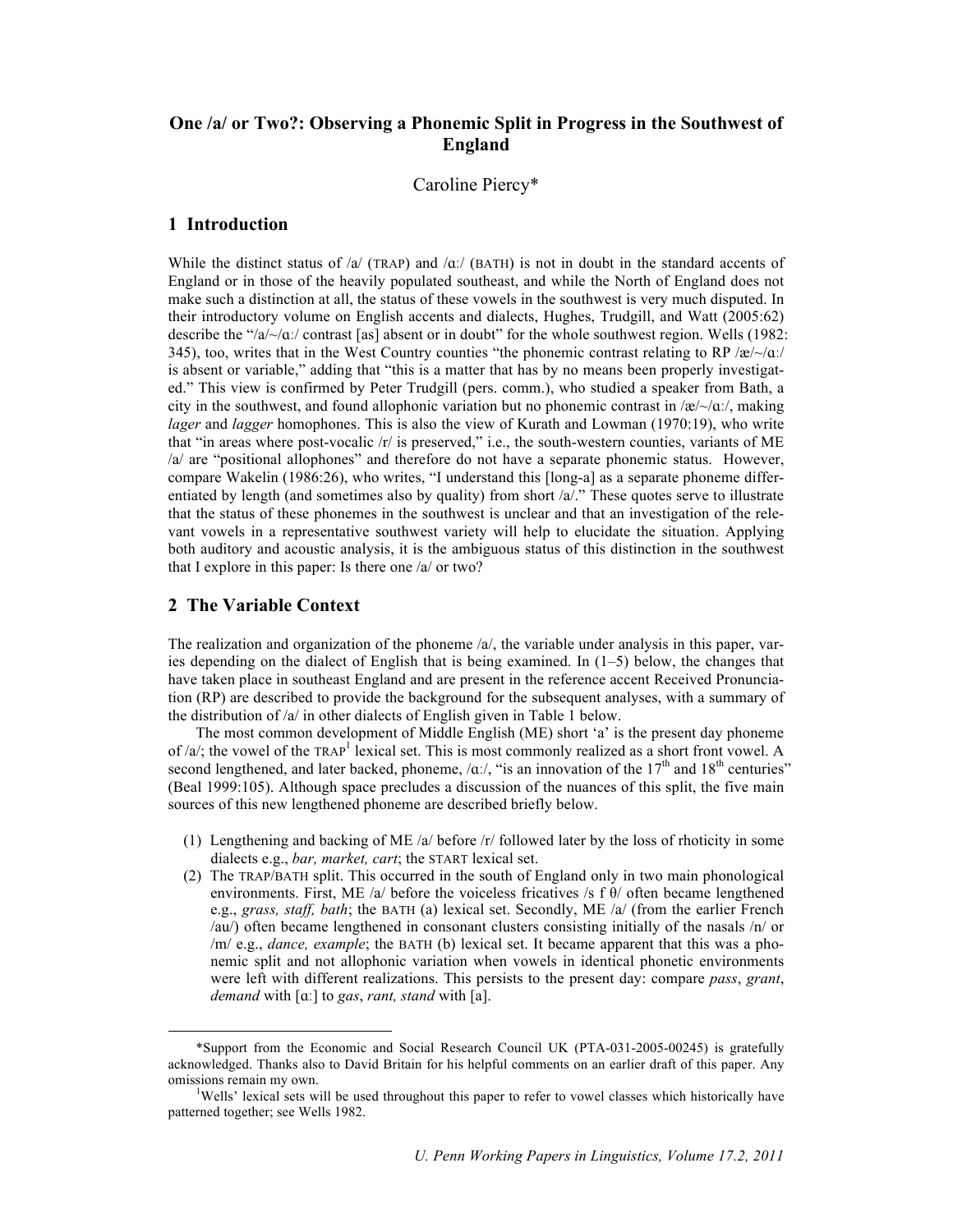- (3) ME /a/ "before /ð/ followed by either /s/<sup>2</sup> or syllabic /r/ e.g., *father*; *rather*; *lather; paths*" (Beal 2004:139); the BATH (c) lexical set.
- (4) "Monophthongization of earlier /au/ associated with loss of  $/V$  in words such as palm, half etc." (Beal 1999:105); the PALM/BATH (c) lexical set. The distinction between BATH (c) and PALM is relevant only for some dialects, such as those in the north of England that realize BATH as  $/a$  and PALM as  $\alpha$ . (see below).
- (5) In loan words which can be nativized as either /a/ or /ɑː/, for example, *taco, mafia, pasta.* In these words there is often both intra- and inter-speaker variability and different nativization strategies dependent on dialect area and attitudinal factors (see Boberg 2009, 1999, Hall-Lew, Coppock, and Starr 2010). Words of this type, therefore, can belong to the lexical sets of TRAP and PALM and are termed by Wells (1982) BATH (').

Table 1 shows the distribution of the phonemes of /a/ among different varieties of English. It can be seen that the other varieties of English in England do make a distinction between  $\alpha$  and /ɑː/. In the southeast, TRAP is realized with a short front vowel and BATH, START and PALM with a long back vowel. In the north of England, TRAP and BATH are realized with a short front vowel since the dialects there have not undergone the changes described in (2) above, the BATH/TRAP split, but despite this the dialects still have the long variant in START and PALM. Given that the rest of England has a distinction between /a/ and /ɑː/, why is there a question about the status of /a/ in the southwest?

| One Phoneme Dialects                |                            |  |  |  |  |  |  |  |  |
|-------------------------------------|----------------------------|--|--|--|--|--|--|--|--|
| /a/ TRAP, BATH, PALM, START         | Scottish English           |  |  |  |  |  |  |  |  |
|                                     | Northern Ireland English   |  |  |  |  |  |  |  |  |
| <b>Two Phoneme Dialects</b>         |                            |  |  |  |  |  |  |  |  |
| /a/ TRAP, BATH                      | Northern England English   |  |  |  |  |  |  |  |  |
| /a:/ START, PALM                    | Welsh English              |  |  |  |  |  |  |  |  |
| $\alpha$ TRAP                       | RP                         |  |  |  |  |  |  |  |  |
| /a:/ BATH, START, PALM              | Southeast England English  |  |  |  |  |  |  |  |  |
|                                     | South African English      |  |  |  |  |  |  |  |  |
|                                     | <b>Australian English</b>  |  |  |  |  |  |  |  |  |
|                                     | <b>New Zealand English</b> |  |  |  |  |  |  |  |  |
| /æ/ TRAP, BATH                      | General American           |  |  |  |  |  |  |  |  |
| $\alpha$ (:)(r)/ PALM, START        | Canadian English           |  |  |  |  |  |  |  |  |
| Three Phoneme Dialects              |                            |  |  |  |  |  |  |  |  |
| /æ/ TRAP, BATH                      | New York City English      |  |  |  |  |  |  |  |  |
| /æ/ TRAP, BATH                      | Philadelphia English       |  |  |  |  |  |  |  |  |
| $*$ / $\alpha$ (:) (r)/ PALM, START |                            |  |  |  |  |  |  |  |  |

\*phonetically identical to the vowel of LOT and CLOTH in some dialects.

Table 1: The distribution of the phonemes of /a/ among different varieties of English.

It seems that it is the presence of lengthened 'short' vowels, as well as an overlap in vowel quality in TRAP, BATH, PALM and START, that leads to the question of whether there is a contrast in  $/a$  and  $/a$ :/, as Wells (1982:345) writes, "traditionally short vowels are lengthened in many environments […] since the vowel of BATH and, in some areas, that of START typically have this same quality [a], any phonemic distinction of the type illustrated by *ga*s-*grass*, *carry*-*starry* would have to depend on duration alone." Previous descriptions of the accent of Dorset, where the present study was conducted, e.g., Widén (1949) and Orton and Wakelin (1967), describe lengthened /a/ in normally short TRAP environments.

# **3 Methodology**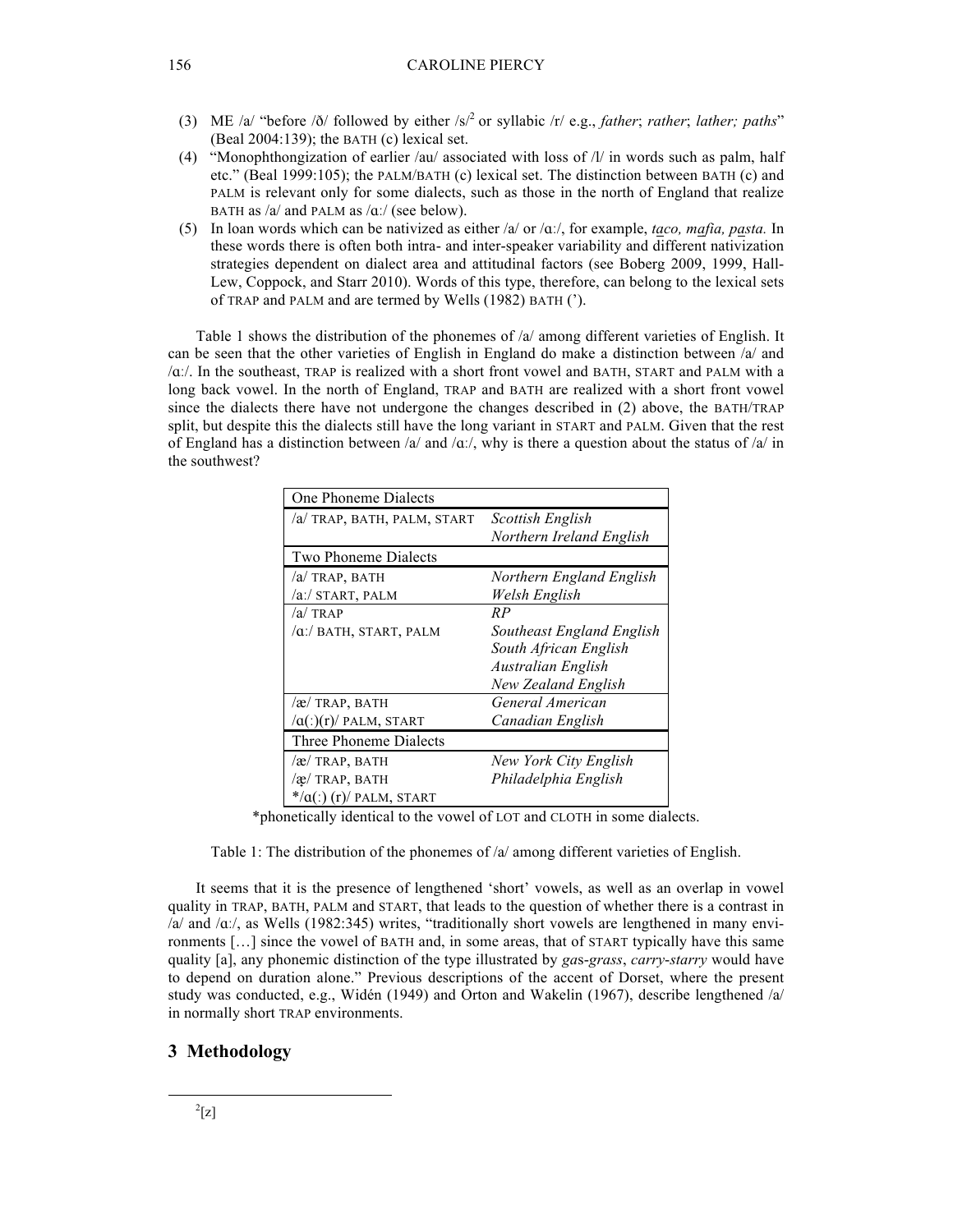#### **3.1 Dorset**

To investigate the realization of these vowels in the southwest of England, a sample of speakers was drawn from Dorset, a county whose dialect is classified (Trudgill 1999:63) as being part of the southwest modern dialect area. Dorset is a rural county characterized by nucleated villages supported by larger market towns. Therefore an individual location was not chosen from which to draw speakers, but all came from an area that could be defined as encompassing the market towns of Dorchester and Wareham, in the south of the county, and their spheres of influence.

#### **3.2 Procedure**

40 speakers were recorded in typical sociolinguistic interviews. All the data examined comes from this conversational speech. Speakers were included in the study if they were born in Dorset and had lived there all their lives. The speakers were stratified by sex and four age groups as follows: 'teenagers' comprising speakers aged below 18, 'young adults' comprising speakers 18–35, 'middle adults' comprising speakers 36–64 and 'retired adults' aged above 65.

#### **4 Analysis**

#### **4.1 Initial Auditory Analysis**

The analysis was comprised of two parts. First, an initial auditory analysis was conducted on words in the BATH lexical set only. These tokens were coded as having either a back or a front realization. A binary approach to coding was undertaken at this stage to separate out speakers who used back tokens for BATH, indicating that they almost certainly realized a contrast in  $\alpha$  and  $\alpha$ . from those that used /a/, indicating that a contrast was in doubt.

In total there were 1,431 tokens of BATH, giving a mean number per speaker of 36. The range was 12–94. Figure 1 displays the results of this analysis with the percentage of front realizations in BATH shown on the y-axis. The mean value for each age group is shown by a square. It can be seen that there is a decline in overall percentage of front realizations for each subsequent age group. This strongly suggests a change in progress in apparent time from front to back realizations of the /a/ in BATH.



Figure 1: Percentage use of front realizations in words of the BATH lexical set by age group. The square marker shows the mean percentage per age group. The line markers represent the individual speakers.  $N = 1431$ . From left to right,  $N = 385, 480, 367, 199$ .

Despite this strong decline in the use of front tokens when viewed by age group, there was actually a substantial amount of variation within each cohort. The large ranges seen in Figure 1 for the individual speakers show this variation. For three age groups, the older adults, middle adults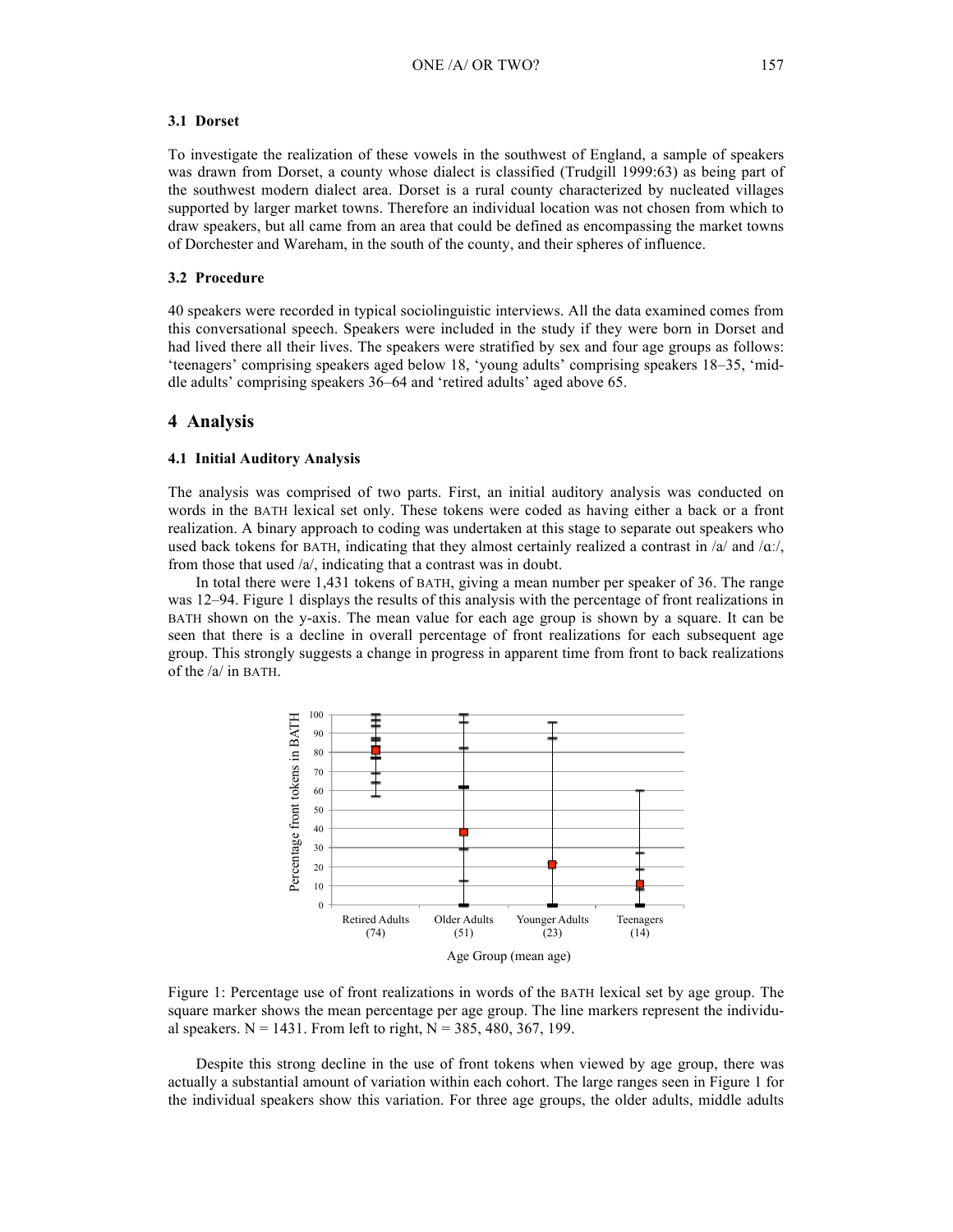#### 158 CAROLINE PIERCY

and teenagers, there were some speakers that used no front tokens in BATH at all. However, despite the overall decline some young adults seemed to go against the trend by using very high percentages of front tokens.

This auditory analysis was complemented with an examination of minimal pairs in the data for each speaker, which revealed that for almost half,  $17/40$ , there was a contrast in  $\alpha$  and  $\alpha$ . For the remaining 23 speakers further investigation was needed to determine if they too had a contrast. Therefore, an acoustic analysis of the quality and the length of relevant vowels was carried out. However, it is necessary to be cautious when comparing vowel lengths due to the confounding effect of a number of phonetic universals. For instance, the durations of vowels with back realizations are not necessarily comparable to those of vowels with front realizations due to the difference in timing needed to move the jaw and tongue to create a low front vowel. Therefore, only the speakers who had solely or mostly front vowels in BATH were examined by acoustic analysis. This reduces the current sample size to 17 of the 23 remaining speakers.

#### **4.2 Acoustic Analysis of Vowel Quality**

The F1 and F2 values of all tokens of BATH and PALM and the first 200 tokens of TRAP and START for each of the 17 speakers were measured. This analysis revealed variation in the realization of the different lexical sets across the speakers and is again strongly suggestive of change in progress in apparent time. Figures 2a–2d show the vowel qualities for four male speakers of different ages chosen as representative of the data as a whole. These figures demonstrate the change in progress. Figure 2a shows the vowels of an 83-year-old male. In this graph it can be seen that the vowel qualities for TRAP, BATH, START and PALM are overlapping. In Figures 2b, 2c and 2d, it can be seen that there are two vowel qualities, one more front than the other. In 2b, a male aged 51, START has backed. In 2c, a male aged 52, PALM has backed along with some BATH tokens. Finally, in 2d, a male aged 15, BATH has backed leaving TRAP separate and BATH, PALM and START merged.



Figure 2: The change in quality of /a/. Each graph represents a different male speaker: a) 83 years old, b) aged 51, c) aged 52, d) aged 15.

Although this series of graphs seems to show a split in progress across apparent time, the formation of  $\alpha$ :/ from  $\alpha$ / was initially a lengthening process. Therefore, it is crucial to also determine whether the speakers with vowels merged in quality did in fact realize a difference in vowel length.

#### **4.3 Acoustic Analysis of Vowel Length**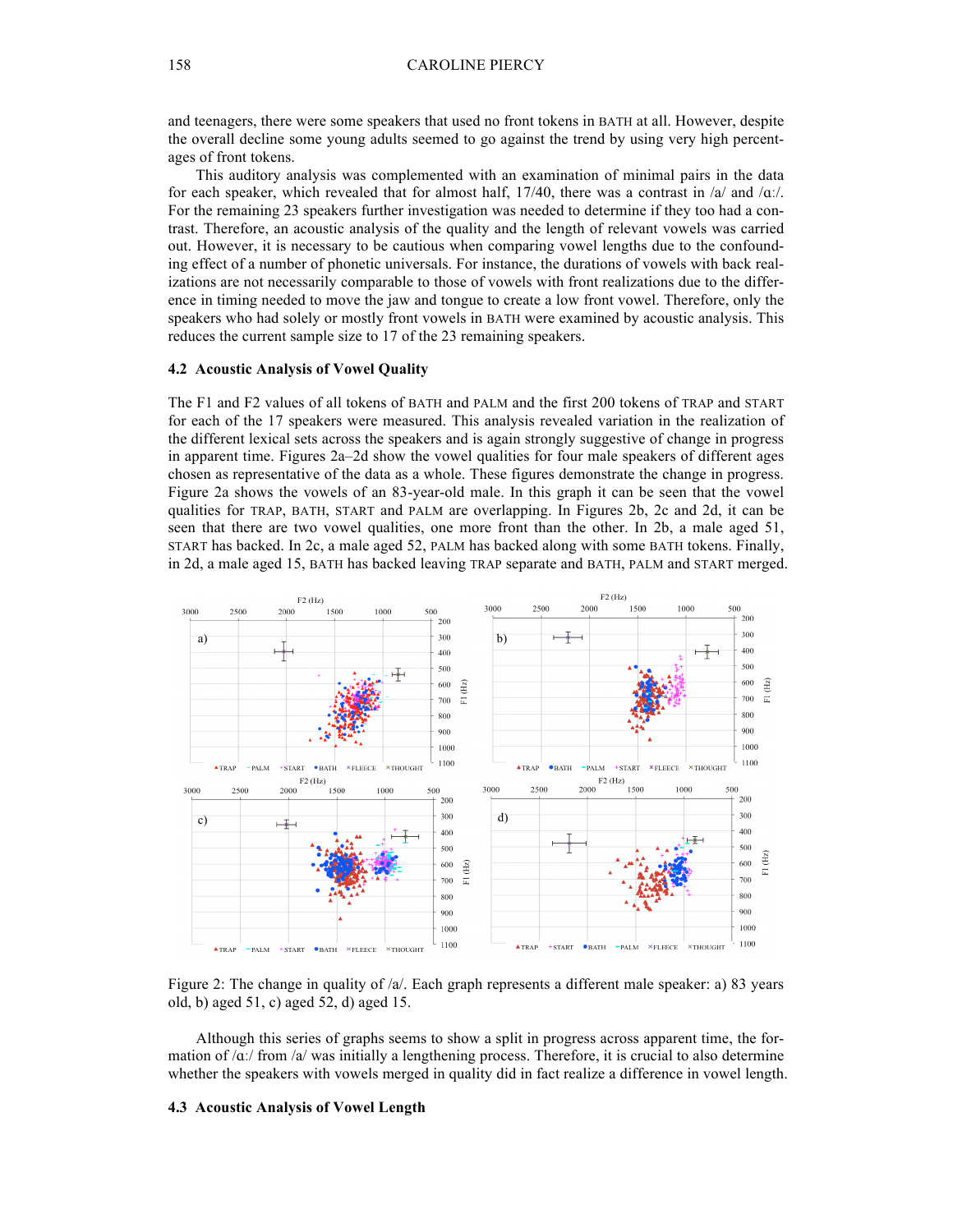Raw vowel durations were normalized to account for differences in individual speakers' speech rate to allow both inter- and intra-speaker comparisons to be made. Speech rate was measured in syllables per second by dividing the number of syllables in the intonational phrase (IP) containing the vowel by the duration of that IP in seconds. Each vowel was then normalized for speech rate by multiplying the vowel duration by the speech rate.<sup>3</sup>

All vowels of TRAP and BATH were classified as being long or short. Whether a vowel was coded as long or short was determined by looking for bimodal Gaussian distributions for each following environment. The coefficient of determination  $(R^2)$  was used to determine the best fits for the data. An example of this method can be seen in Figure 3, which shows normalized vowel lengths for /a/ before nasals in the BATH (b) lexical set. In Figure 3 all vowels over 0.8 in length would be classified as being long, whereas all those under 0.8 would be classified as short. These classifications for each following environment were then combined with the acoustic analysis of quality to determine whether speakers realized a contrast in  $/a$  and  $/\alpha$ .



Figure 3: Histogram of normalized vowel lengths in the BATH (b) lexical set showing a bimodal distribution.  $R^2 = 0.96799$ . N = 78.

### **5 Results**

#### **5.1 One /a/ or Two?**

In the introduction to this paper a question was raised as to whether speakers in the southwest of England have a contrast in the phonemes /a/ and / $\alpha$ . The combined results of the auditory and acoustic analysis of quality and length have revealed that almost all speakers, 35 out of 40, do have a contrast. However, for five speakers there was no contrast in  $\alpha$  and  $\alpha$ ./; there were no minimal pairs or distinctions in vowel quality or length across the different following environments and different lexical sets.

Examining the variation across the speakers revealed that five stages of the phonemic split could be established. These are described in Table 2. In summary, it appears that START backing with a later loss in rhoticity leads the change, followed by the backing of BATH and PALM. Looking at these findings across apparent time suggests that a phonemic split is in progress since older speakers are more likely to be placed in the earlier stages and younger speakers are more likely to be placed in the later stages. Long and short variants of all vowels have emerged from this analysis; however, there are no instances of the 'wrong' /a/ vowels having subsequently backed, that is,

 $\frac{1}{3}$ Although normalization normally involves division, in this instance this has the effect of making vowels less comparable since the speakers had very different average speech rates; differing by as much as 53%. Therefore the standard normalization method means that vowels that are short by virtue of a fast speech rate become even shorter by dividing them by a larger number which compounds the effect. In fact, to make vowels comparable, normalization should make vowels said at fast speech rate longer and long vowels, by virtue of a slow speech rate, shorter.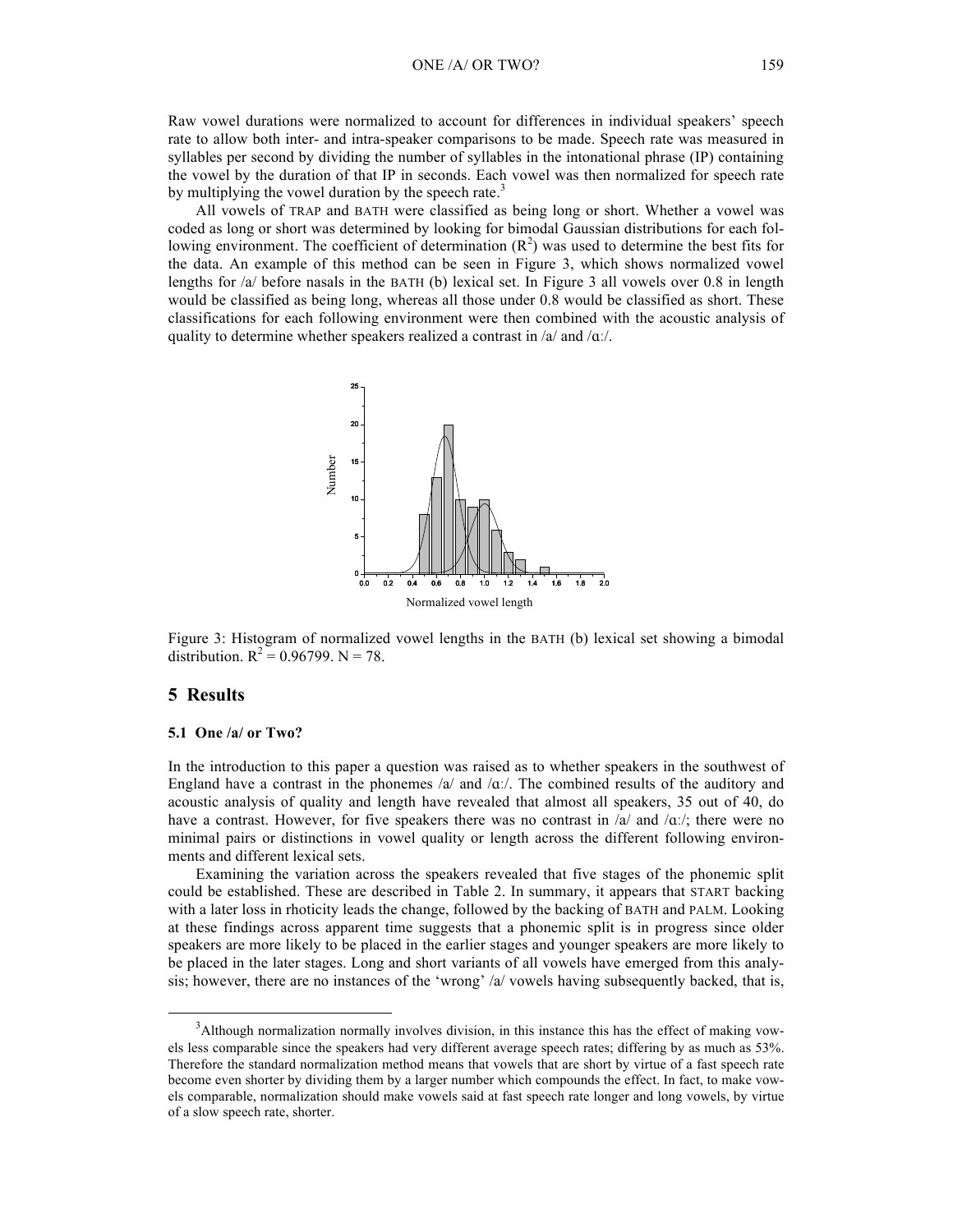| Stage          | Vowel realizations                                                          | Number of      |
|----------------|-----------------------------------------------------------------------------|----------------|
|                |                                                                             | speakers       |
|                | Contrast in $/a$ and $\alpha$ in doubt; no minimal pairs or distinctions in | 5              |
|                | vowel quality or vowel length across the different following envi-          |                |
|                | ronments and lexical sets.                                                  |                |
|                | TRAP, BATH and PALM are merged with long and short front variants.          | 8              |
|                | START is backed though still rhotic.                                        |                |
| $\mathcal{R}$  | TRAP has long and short variants. BATH and PALM are long but front.         | $\overline{4}$ |
|                | START is backed and non-rhotic.                                             |                |
| $\overline{4}$ | TRAP is front. BATH and PALM are almost always distinct from TRAP           | 6              |
|                | in quality and usually length. START is non-rhotic and backed.              |                |
|                | TRAP is front. START, PALM, BATH are back, long and merged.                 |                |

there are no examples of the TRAP lexical set being realized with a back vowel. The changes taking place differ according to lexical set and are examined under subsequent headings below.

Table 2: A summary of the different stages identified in the phonemic split of /a/.

#### **5.2 START Backing**

The backing of START is a process that has taken place in many English dialects, including southeast English and many northern English varieties. Wells (1982:158) dates the onset of START backing to the early nineteenth century for RP. It seems that in present-day Dorset English this backing of START is also occurring, albeit at a later date. A general trend applicable to all speakers in the data was for the vowel of START to be on average further backed and raised than the vowel of TRAP. In all but 5 speakers, the quality of START is separate from the quality of TRAP and even for speakers who have TRAP and START vowels overlapping in quality, the vowel of START was still on average more back and raised, which suggests a change in quality away from the vowel of TRAP. This ongoing change can be seen in apparent time in Figures 4a and 4b. Figure 4a shows female speakers and Figure 4b shows male speakers for two groups: retired speakers and teenage speakers. In both graphs the mean F2 value for the retired speakers is shown to be greater, that is, more front, than the mean score for the teenage speakers. START backing appears to be a regular sound change; all instances of /a/ before coda /r/ seem to be affected.



Figure 4: Demonstrating the backing of START in apparent time. a) shows female speakers and b) shows male speakers. The points on the graphs show the mean  $F1/F2$  value for each age group with the ellipse displaying one standard deviation.

### **5.3 BATH Backing**

It seems likely that the TRAP/BATH split which occurred in the southeast of England was the product of lexical diffusion since, as described in Section 2, not all vowels were affected even when they occurred in the same phonological environments as others that backed. The change seems to have come to a halt before all the words with the relevant environments changed from  $\alpha$  to  $\alpha$ . The following quote from the end of the nineteenth century seems to illustrate this process.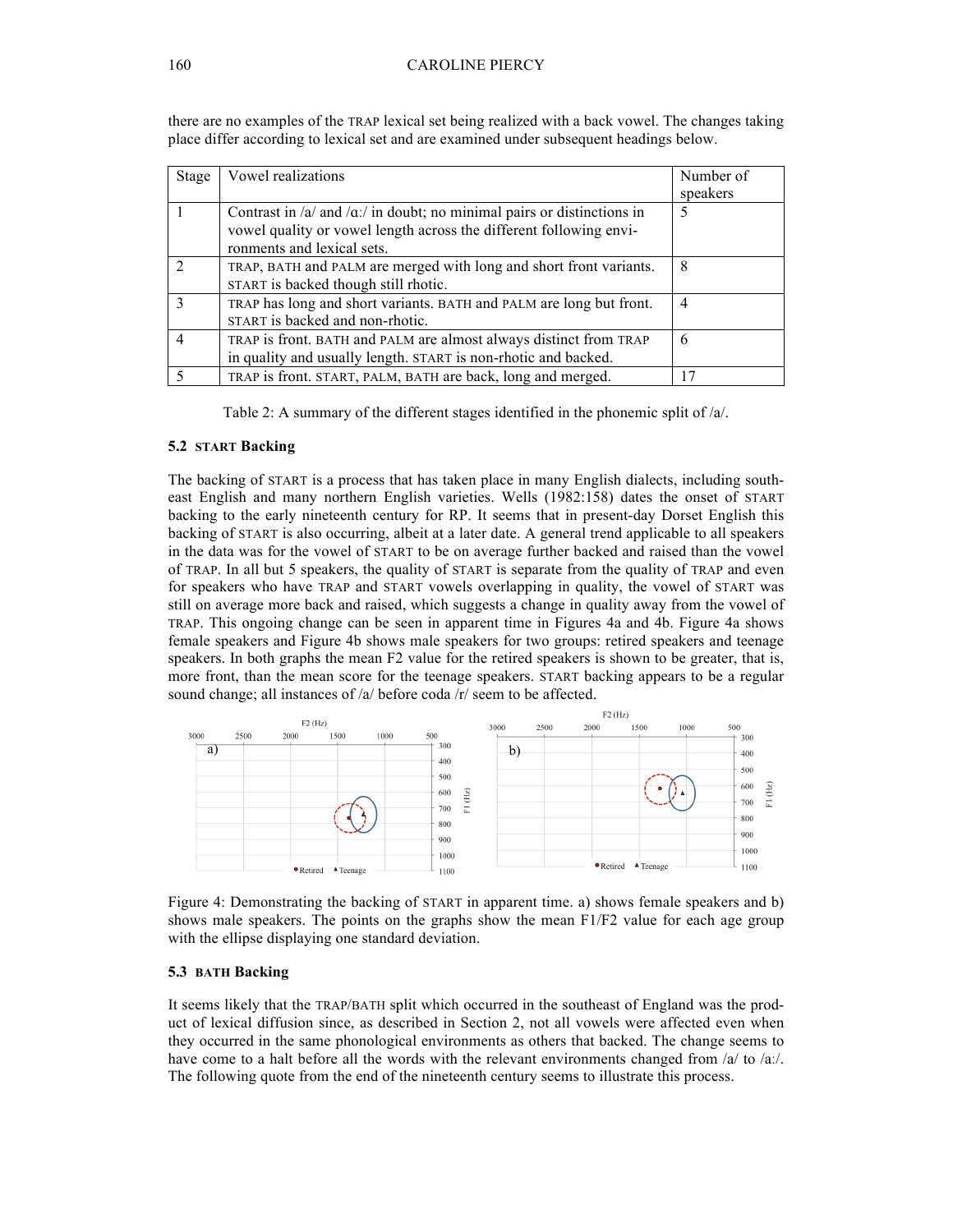There remains the doubtful ɑ̆(of last, after, &c. Unlike most phonetic difficulties this is not chiefly a question concerning the right sound to be employed, but of the right words in which to employ it. [...] I know many people who oscillate between  $p[\mathbf{x}]$ st and  $p[\mathbf{a}]$ st,  $dem[\mathbf{\alpha}]$ nd and dem $[\mathbf{\alpha}]$ nd and so on. The remarkable thing is that they seem to take this departure, so distant both in length and quality, per saltum; there are no intermediate shades. (Lloyd 1895:53 cited in Bailey 1996)

This quote is illustrative of lexical diffusion since Lloyd remarks that he is unsure of which words have [a:] and which have [æ], indicating that not all words are regularly affected. The quote also provides evidence against a neogrammarian regular sound change since the changes are phonetically abrupt, i.e., "per saltum; there are no intermediate shades" (ibid.).

In the present study the split from TRAP to BATH via lengthening is not amenable to examination since the majority of vowels in the BATH lexical set, particularly the pre-fricative ones, are pronounced with a long variant. However, this present data is able to show that the backing of [aː] to [ɑː] also appears to be proceeding via lexical diffusion. Figure 2c above illustrates this for one speaker. On this figure it can be seen that the majority of BATH tokens are realized with the front quality of TRAP. However, there are a smaller number of BATH tokens which are realized with the back realization of START and PALM, with no BATH tokens occupying the intermediate vowel space. The BATH tokens that have a back realization are all tokens of *half* and *rather* and one token of *Halfway* which is the name of a local pub 'The Halfway Inn'. There is also one front token of *half* in the data, indicating that this speaker exhibits some variation. Other speakers also provide evidence of lexical diffusion; for example, one young speaker used back vowels for all BATH lexical items with the exception of the word *last,* in which he used a front vowel.

#### **5.4 Lengthened 'short a'**

A further finding from this present investigation was instances of lengthened 'short a' in vowels of the TRAP lexical set. This result was expected given the background of /a/ described in Section 2. Descriptions of RP have also described lengthened /a/ before some following environments. Cruttenden (2001:111) gives the realization of TRAP as [ $\alpha$ :] preceding [b d q  $d\zeta$ ], stating, "lengthening is particularly apparent before voiced consonants." Cruttenden's observations mirror those of Jones (1969:235), who wrote some thirty years earlier that the long variant is "most frequently found before voiced consonants but is not confined to these situations," and Wells (1982:288) who records long /æː/ before lenis consonants. Blake (1985) also describes lengthening of /a/ before many following environments for Melbourne English in Australia. He details many constraints on the lengthening and describes the  $/a$ / $-a$ <sup>'</sup> distinction as phonemic. Lengthened  $/a$ <sup>'</sup> also occurs in the United States; Labov (e.g., 1994) has made many detailed investigations into the constraints on tensing and raising of /a/ in New York City, and Ferguson (1972) describes tensing and raising of /a/ in Philadelphia English. The lengthening environments for these different studies are summarized in Table 3.

Comparing these lengthened /a/ environments cross dialectally it can be seen that in general the ones that most promote length in traditionally short /a/ are the same across all varieties, namely those that lengthened in the TRAP/BATH split, and voiced consonants more generally. In Dorset, although /a/ can be realized long before many following environments, with the exception of pre- [r], the following environments most promoting of length correlate well with the findings from Philadelphia English (Ferguson 1972), New York City English (Labov 1994) and Melbourne English (Blake 1985) in having lengthened /a/ before /f s  $\theta$  n m d/.

Dorset English also seems to share the closed syllable constraint on lengthening found in other dialects. In Melbourne English, Philadelphia English and New York City English lengthened /a/ or tensed and raised /a/ generally occur only where the following consonant closes the syllable. In the present study there is some evidence that this rule is in operation too. For example, for /a/ before [d], a long vowel was more likely when the following [d] was a coda rather than the onset of the following syllable. This means that *sad* was realized long but *saddle* was realized short. This was found again in pre-/n/ environments where /a/ before [n] was realized long 43% of the time in closed syllables and just 16% of the time in open syllables. Further evidence that a closed syllable constraint is in operation in the southwest of England comes from Hampshire, a county that bor-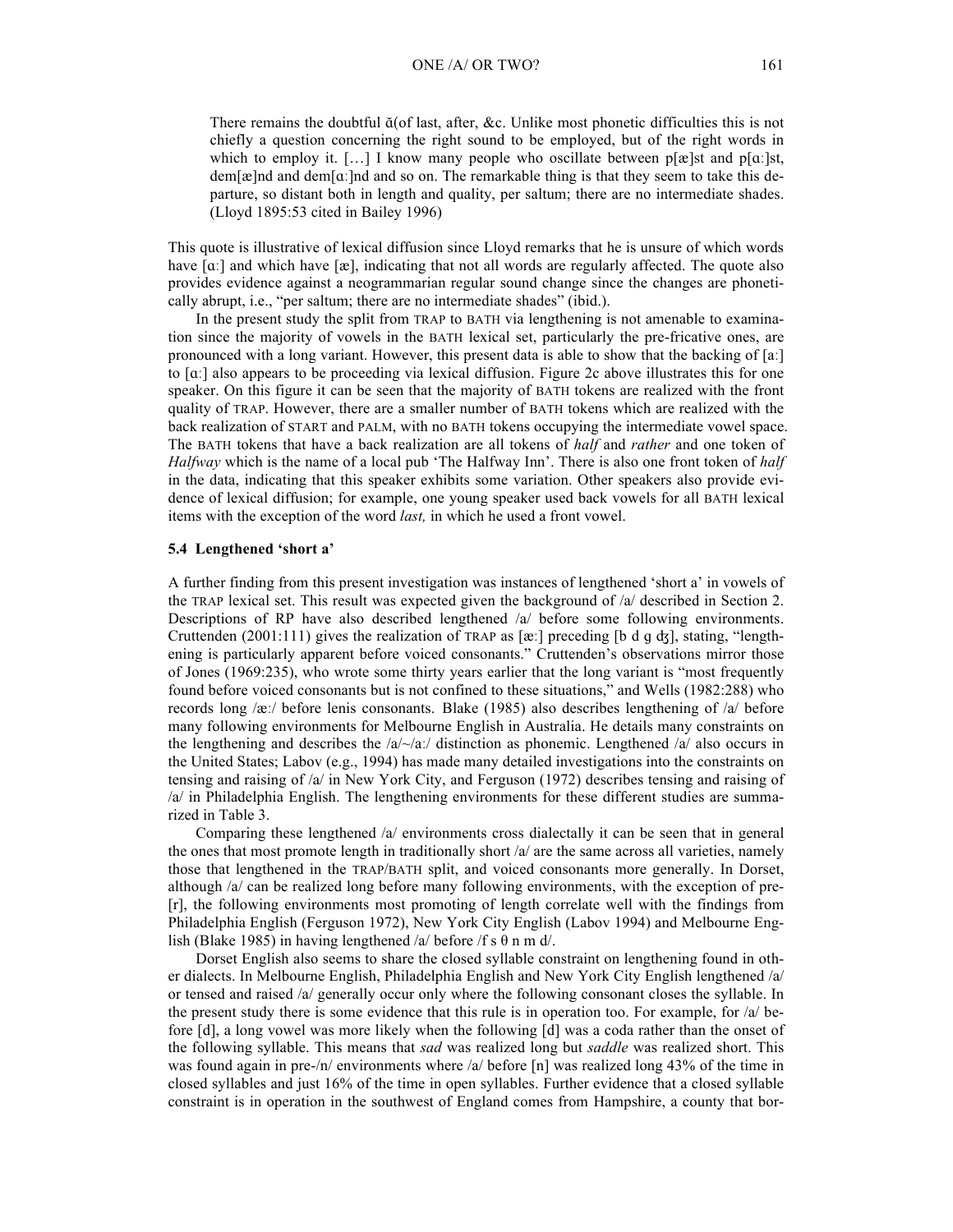ders Dorset to the east. Fudge (1977) found that when the suffix *–ing* is added to words ending *-ab* and –*ad* long /a/ became short. In these examples a closed syllable becomes an open syllable e.g., *blab* [blæːb#] versus *blabbing* [blæ.bɪŋ] or *glad* [glæːd#] versus *gladden* [glæ.dn̩ ] (ibid., 62). Likewise, abbreviations of words containing normally short vowels could cause /a/ to become lengthened. In these instances the opposite process is occurring, that is, an open syllable becomes a closed syllable. For example, *fabulous* [fæ.bjәlәs] with a short variant becomes *fab* [fæːb] with the long variant. It must be noted though that Fudge also records many open syllables as having long [æː], for example, *manor*, *manner*, *banner* and *badger* (ibid., 58).

| Variety                      |  | A | m     | d | g | ŋ | <b>n</b> | A                 | v |  | k | dz |  | tl | z |
|------------------------------|--|---|-------|---|---|---|----------|-------------------|---|--|---|----|--|----|---|
| RP                           |  |   |       |   |   |   |          |                   |   |  |   |    |  |    |   |
| (Cruttenden 2001)            |  |   |       |   |   |   |          |                   |   |  |   |    |  |    |   |
| <b>South African English</b> |  |   |       |   |   |   |          |                   |   |  |   |    |  |    |   |
| (Lass 1990)                  |  | . |       |   |   |   |          | .                 |   |  |   |    |  |    |   |
| Philadelphia English         |  |   |       |   |   |   |          |                   |   |  |   |    |  |    |   |
| (Ferguson 1972)              |  |   |       |   |   |   |          |                   |   |  |   |    |  |    |   |
| <b>New York City English</b> |  |   |       |   |   |   |          |                   |   |  |   |    |  |    |   |
| (Labov 1994)                 |  |   |       |   |   |   |          |                   |   |  |   |    |  |    |   |
| <b>Australian English</b>    |  |   |       |   |   |   |          |                   |   |  |   |    |  |    |   |
| (Blake 1985)                 |  |   |       |   |   |   |          |                   |   |  |   |    |  |    |   |
| <b>Hampshire English</b>     |  |   | جهوده |   |   |   |          |                   |   |  |   |    |  |    |   |
| (Fudge 1977)                 |  |   |       |   |   |   |          | <b>CONTRACTOR</b> |   |  |   |    |  |    |   |
| <b>Dorset English</b>        |  |   |       |   |   |   |          |                   |   |  |   |    |  |    |   |
| (Widén 1949)                 |  |   |       |   |   |   |          |                   |   |  |   |    |  |    |   |
| <b>Dorset English</b>        |  |   |       |   |   |   |          |                   |   |  |   |    |  |    |   |
| (SED 1967, 1968)             |  |   |       |   |   |   |          |                   |   |  |   |    |  |    |   |
| <b>Dorset English</b>        |  |   |       |   |   |   |          |                   |   |  |   |    |  |    |   |
| (present study)              |  |   |       |   |   |   |          |                   |   |  |   |    |  |    |   |

Table 3: Cross-dialectal comparison of following environments which can yield a lengthened /a/. Shaded boxes indicate environments where lengthened /a/ occurs. Striped boxes indicate environments that are described as variably lengthened. Checkered boxes indicate environments in which a lengthened /a/ is sometimes or often backed to differing degrees, as these are environments from the TRAP/BATH split.

Ferguson (1972) and Labov (2007) have previously remarked on the cross-dialectal similarities observed for lengthened /a/. Ferguson (1972:271) writes, "the similarity of the distribution is especially striking between RP and Philadelphia English; for example, RP and Philadelphia English agree in having /ā/ or /ǣ/ respectively in words such as *pass*, *class*, *staff*, *laugh*, *path*, *bath*, *can't*, *demand*, and they agree in having /æ/ in such words as *crass*, *lass*, *gaff*, *hath*, *math(s), and*" and he makes claims about lengthened /a/ which are common to New York City English, Philadelphia English and RP: "The patterns all seem to agree that the 'lead environments' *i.e.* the environments which most favor the change and where it comes earliest, are *s# f# θ# st nt ns*, followed in descending order by *sk sp mp nd*, and last of all the 'lag environment' *mb*; the remaining frequent clusters are difficult to rate" (ibid., 271-272).

These similarities between varieties seems to indicate that the English that was transported to the United States already had these lengthened /a/ environments, that is, a TRAP/BATH split or some other allophonic length variation in TRAP, which in the southeast of England, RP, Hampshire English, South African English, and to an extent in Australian English backed to become [ɑː], whereas in New York City English and Philadelphia English has tensed and raised to be realized /ǣ/; as Labov (2007:363) writes, "if my speculations on the earlier history of the NYC short-a system are correct, it has its origins in the British broad-a system at a time when the British vowel was fronted and it has obviously undergone considerable change from that point."

However, I argue that the additional environments promoting of length in the southwest for Dorset (in the present study, the Survey of English Dialects 1967 and Widén 1949) and Hampshire English (Fudge 1977) clearly warrant further investigation as potential historical sources of the short-a tensing and raising of New York City English and lengthened /a/ in Melbourne English.

# **6 Conclusion**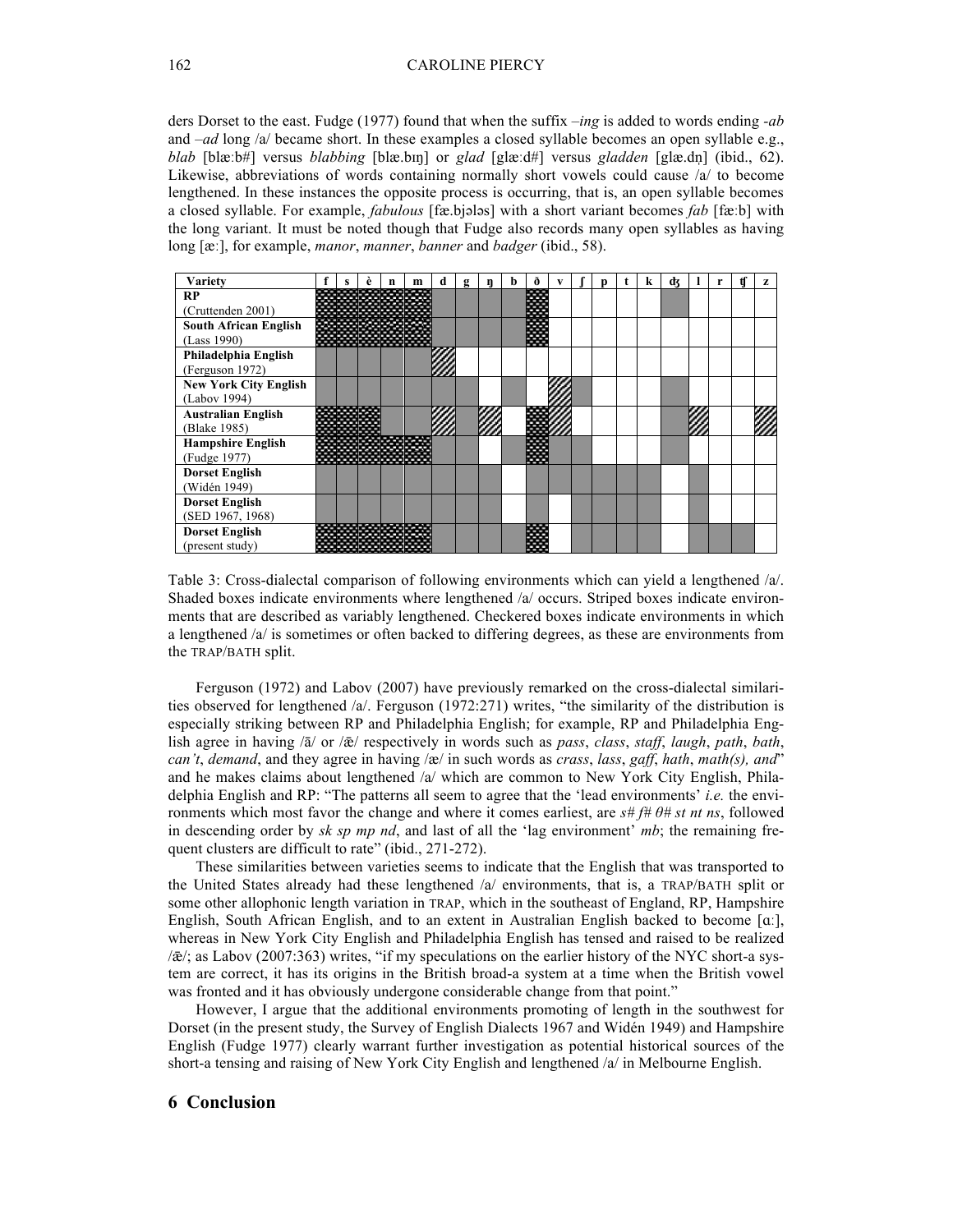This paper examined the phonemic status of the vowels in the lexical sets of TRAP, BATH, PALM and START in Dorset English to determine whether there was a contrast in  $\alpha$  and  $\alpha$ . An auditory analysis combined with an acoustic analysis for a subset of the speakers revealed that the majority, 35/40, do realize a distinction in /a/ and / $\alpha$ . though apparent time evidence strongly suggests a change in progress from one phoneme /a/ to two phonemes /a/ and / $\alpha$ . The ongoing changes progress in differing ways; START backing appears to be a regular sound change affecting all tokens whereas BATH backing appears to be occurring via lexical diffusion.

An analysis of normally short TRAP vowels revealed variation in their realization with both short and long variants occurring. In particular, this study and previous ones on English in the southwest of England extend /a/ lengthening into further following environments than those of the TRAP/BATH split. The following environments promoting of length and the closed syllable constraint on lengthening show some similarities with other varieties of English. The lengthening of /a/ in the southwest therefore deserves further investigation to examine its similarities to other dialects of English around the world.

#### **References**

Abercrombie, David. 1967. *Elements of General Phonetics*. Edinburgh: Edinburgh University Press.

- Bailey, Richard W. 1996. *Nineteenth-Century English*. Ann Arbor: The University of Michigan Press.
- Beal, Joan C. 2004. *English Pronunciation in Modern Times 1700 – 1945*. London: Arnold.
- Beal, Joan C. 1999. *English Pronunciation in the Eighteenth Century: Thomas Spence's Grand Repository of the English Language.* Oxford: Clarendon.
- Blake, Barry. 1985. Short a in Melbourne English. *Journal of the International Phonetic Association* 15:6–20.
- Boberg, Charles. 2009. The emergence of a new phoneme: Foreign (a) in Canadian English. *Language Variation and Change* 21:355–380.
- Boberg, Charles. 1999. The attitudinal component of variation in American English foreign (a) nativization. *Journal of Language and Social Psychology* 18:49–61.

Cruttenden, Alan. 2001. *Gimson's Pronunciation of English, 6th ed.* London: Arnold.

- Ferguson, Charles A. 1972. 'Short *A*' in Philadelphia English. In *Studies in Linguistics in Honor of George L. Trager*, ed. M. Estelle Smith, 259–274. The Hague: Mouton.
- Fudge, Erik. 1977. Long and short [æ] in one Southern British speaker's English. *Journal of the International Phonetic Association* 7:55–65.
- Hall-Lew, Lauren, Elizabeth Coppock, and Rebecca Starr. 2010. Indexing political persuasion: Variation in the *Iraq* vowels. *American Speech* 85:90–102.
- Hughes, Arthur, Peter Trudgill, and Dominic Watt. 2005. *English Accents and Dialects: An Introduction to Social and Regional Varieties of English in the British Isles, 4th Edition.* London: Hodder Arnold.

Jones, Daniel. 1969. *An Outline of English Phonetics.* Cambridge: W. Heffer and Sons LTD.

- Kurath, Hans, and Guy S. Lowman. 1970. *The Dialectal Structure of Southern England*. Tuscaloosa: University of Alabama Press.
- Labov, William. 1994. *Principles of Linguistic Change: Volume One, Internal Factors.* Oxford: Blackwell.

Labov, William. 2007. Transmission and diffusion. *Language* 83:344–387.

Lass, Roger. 1990. A "standard" South African vowel system. In *Studies in the Pronunciation of English*, ed. S. Ramsaran*.* London: Routledge.

Lloyd, R.J. 1895. Standard English. *Die Neuen Sprachen* 2:52–53.

- Maddieson, Ian. 1997. Phonetic universals. In *The Handbook of Phonetic Sciences*, ed. W. Hardcastle and J. Laver. Cambridge, Mass.: Blackwell.
- Orton, Harold, and Martyn F. Wakelin. 1967. *Survey of English Dialects (B). The Basic Material Volume IV The Southern Counties*. *Part I*. Leeds: EJ Arnold & Son Limited.
- Orton, Harold, and Martyn F. Wakelin. 1967. *Survey of English Dialects (B). The Basic Material Volume IV The Southern Counties*. *Part II*. Leeds: EJ Arnold & Son Limited.
- Orton, Harold, and Martyn F. Wakelin. 1967. *Survey of English Dialects (B). The Basic Material Volume IV The Southern Counties*. *Part III*. Leeds: EJ Arnold & Son Limited.
- Trudgill, Peter. 1999. *The Dialects of England, 2nd ed*. Cambridge, Mass.: Basil Blackwell.
- Wakelin, Martyn F. 1986. *The South-West of England.* Amsterdam: John Benjamins Publishing Company. Widén, Bertil. 1949. *Studies on the Dorset dialect.* Lund: C.W.K. Gleerup.
- Wiik, Kalevi. 1965. *Finnish and English vowels: A Comparison with Special Reference to the Learning Problems Met by Native Speakers of Finnish Learning English.* Turku: Turun Yliopisto.
- Wells, John C. 1982. *Accents of English 1: An Introduction*. Cambridge: Cambridge University Press.
- Wells, John C. 1982. *Accents of English 2: The British Isles.* Cambridge: Cambridge University Press.